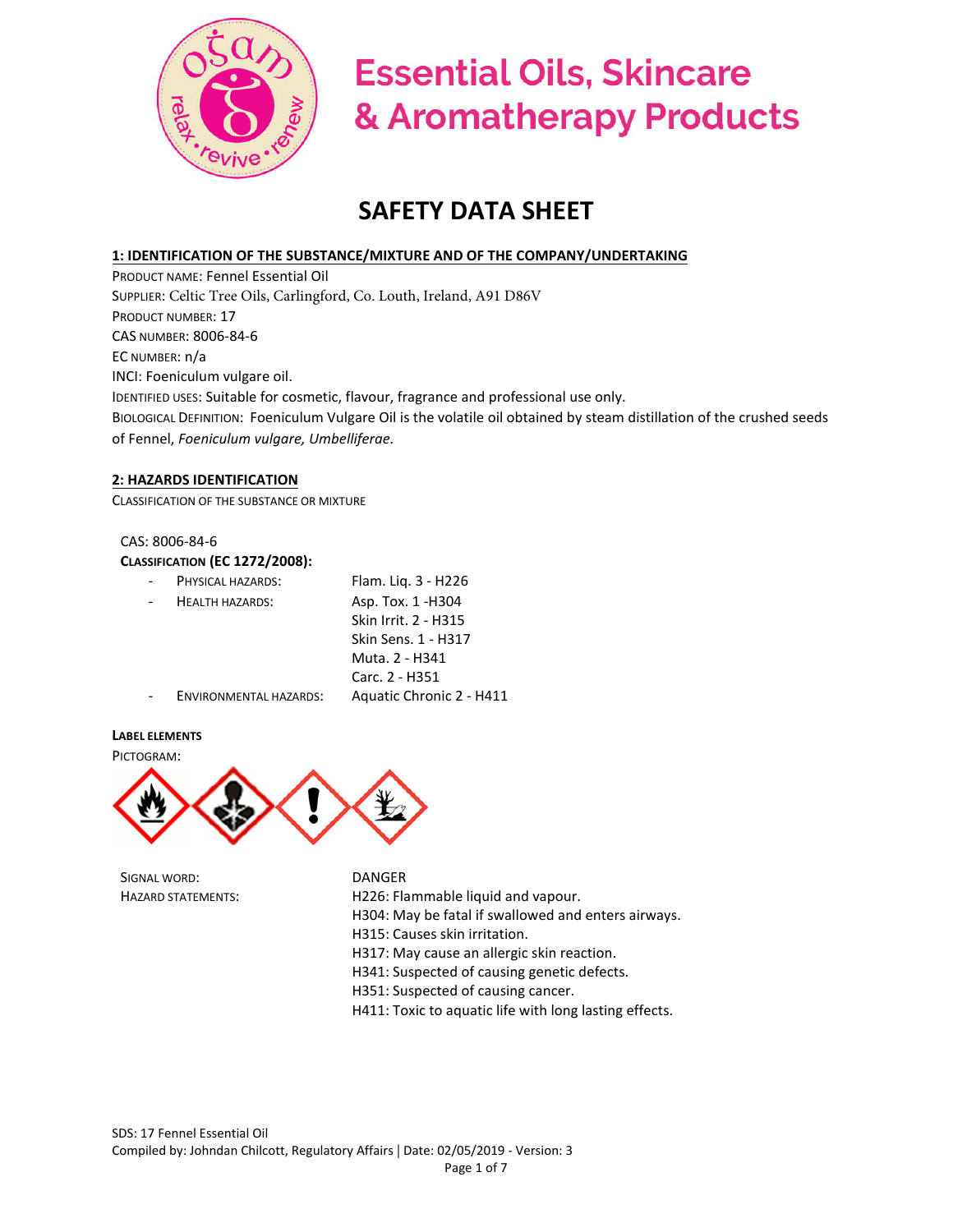| PRECAUTIONARY STATEMENTS:          | P242: Use non-sparking tools.                                         |
|------------------------------------|-----------------------------------------------------------------------|
|                                    | P243: Take action to prevent static discharges.                       |
|                                    | P261: Avoid breathing mist/vapours/spray.                             |
|                                    | P273: Avoid release to the environment.                               |
|                                    | P280: Wear protective gloves/protective clothing/eye protection.      |
|                                    | P301+P310: IF SWALLOWED: Immediately call a POISON                    |
|                                    | CENTER/doctor.                                                        |
|                                    | P303+P361+P353: IF ON SKIN (or hair): Take off immediately all        |
|                                    | contaminated clothing. Rinse skin with water.                         |
|                                    | P308+P313: IF exposed or concerned: Get medical advice/attention.     |
|                                    | P331: Do NOT induce vomiting.                                         |
|                                    | P333+P313: If skin irritation or rash occurs: Get medical             |
|                                    | advice/attention.                                                     |
|                                    | P362+P364: Take off contaminated clothing. And wash it before reuse.  |
|                                    | P370+P378: In case of fire: Use carbon dioxide, dry chemical, foam to |
|                                    | extinguish.                                                           |
|                                    | P391: Collect spillage.                                               |
| <b>PRECAUTIONARY STATEMENTS:</b>   | P242: Use non-sparking tools.                                         |
|                                    | P243: Take action to prevent static discharges.                       |
|                                    | P261: Avoid breathing mist/vapours/spray.                             |
|                                    | P273: Avoid release to the environment.                               |
|                                    | P280: Wear protective gloves/protective clothing/eye protection.      |
|                                    | P301+P310: IF SWALLOWED: Immediately call a POISON                    |
|                                    | CENTER/doctor.                                                        |
|                                    | P303+P361+P353: IF ON SKIN (or hair): Take off immediately all        |
|                                    | contaminated clothing. Rinse skin with water.                         |
|                                    | P308+P313: IF exposed or concerned: Get medical advice/attention.     |
|                                    | P331: Do NOT induce vomiting.                                         |
|                                    | P333+P313: If skin irritation or rash occurs: Get medical             |
|                                    | advice/attention.                                                     |
|                                    | P362+P364: Take off contaminated clothing. And wash it before reuse.  |
|                                    | P370+P378: In case of fire: Use carbon dioxide, dry chemical, foam to |
|                                    | extinguish.                                                           |
|                                    | P391: Collect spillage.                                               |
| <b>SUPPLEMENTARY PRECAUTIONARY</b> | P264: Wash hands and exposed skin thoroughly after handling.          |
| STATEMENTS:                        | P362+P364: Take off contaminated clothing. And wash it before reuse.  |
|                                    | P403+P235: Store in a well-ventilated place. Keep cool.               |
| CONTAINS:                          | d-Limonene, alpha-Pinene, Methylchavicol, p-Cymene                    |
|                                    |                                                                       |
|                                    |                                                                       |

# **3: COMPOSITION/INFORMATION ON INGREDIENTS**

| 70-80% trans-Anethole          |                      |
|--------------------------------|----------------------|
| CAS NUMBER: 4180-23-8          | EC NUMBER: 224-052-0 |
| CLASSIFICATION (EC 1272/2008): | Skin Sens. 1 H317    |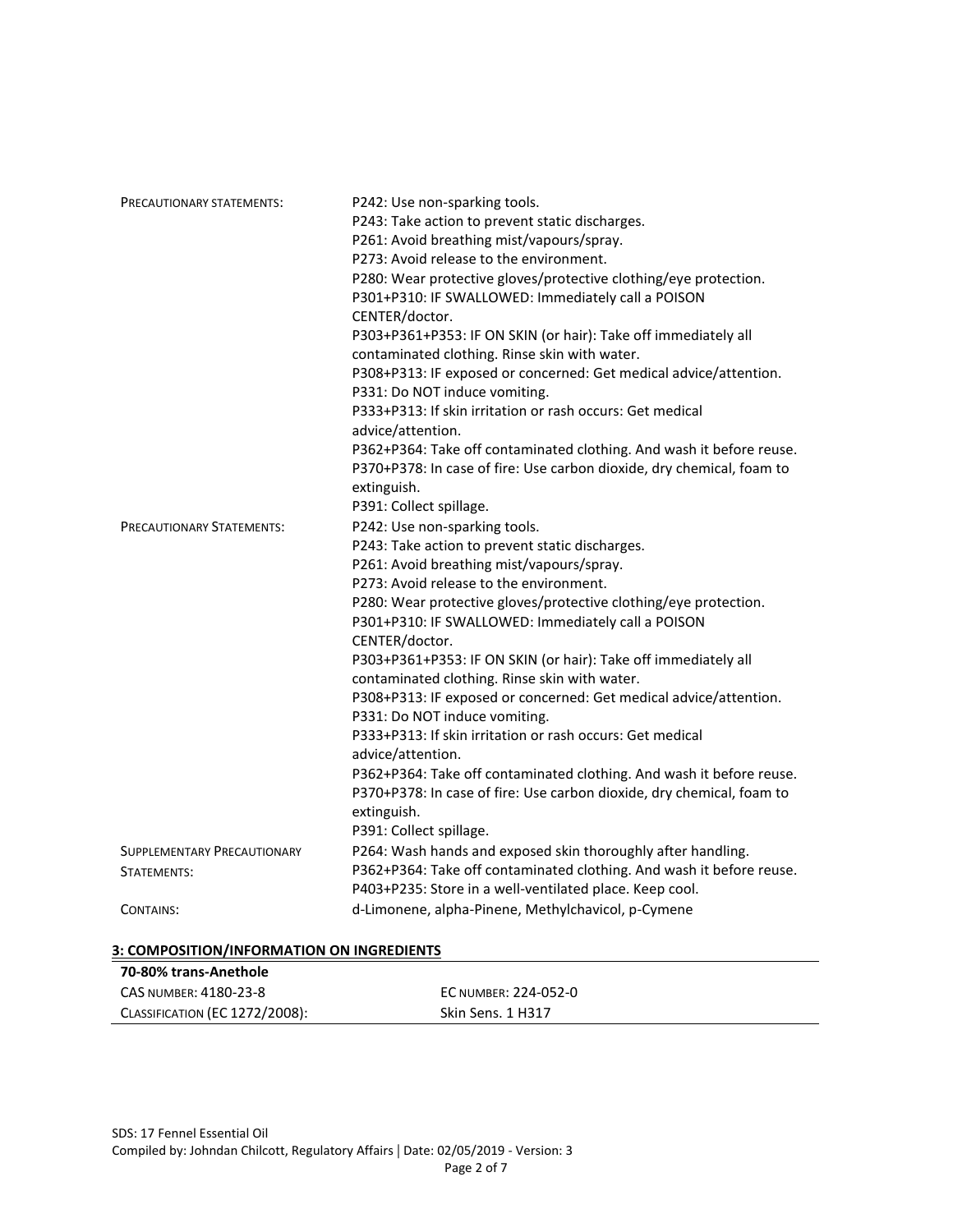| 3-8% d-Limonene                       |                            |
|---------------------------------------|----------------------------|
| CAS NUMBER: 5989-27-5                 | EC NUMBER: 227-813-5       |
| <b>CLASSIFICATION (EC 1272/2008):</b> | Flam. Liq. 3 - H226        |
|                                       | Asp. Tox. 1-H304           |
|                                       | Skin Irrit. 2 - H315       |
|                                       | <b>Skin Sens. 1-H317</b>   |
|                                       | Aquatic Acute 1 - H400     |
|                                       | Aquatic Chronic 1 - H410   |
| 1-7% alpha-Pinene                     |                            |
| <b>CAS NUMBER: 80-56-8</b>            | EC NUMBER: 201-291-9       |
| <b>CLASSIFICATION (EC 1272/2008):</b> | Flam. Liq. 3 - H226        |
|                                       | <b>Acute Tox. 4 - H302</b> |
|                                       | Asp. Tox. 1-H304           |
|                                       | Skin Irrit. 2 - H315       |
|                                       | Skin Sens. 1 - H317        |
|                                       | Aquatic Acute 1 - H400     |
|                                       | Aquatic Chronic 1 - H410   |
| Max 6% Methylchavicol (Estragole      |                            |
| CAS NUMBER: 140-67-0                  | EC NUMBER: 205-427-8       |
| CLASSIFICATION (EC 1272/2008):        | Acute Tox. 4 -H302         |
|                                       | <b>Skin Sens. 1-H317</b>   |
|                                       | Muta. 2 - H341             |
|                                       | Carc. 2 - H351             |
| 1.5% p-Cymene                         |                            |
| <b>CAS NUMBER: 99-87-6</b>            | EC NUMBER: 202-796-7       |
| <b>CLASSIFICATION (EC 1272/2008):</b> | Flam. Liq. 3 - H226        |
|                                       | Asp. Tox. 1-H304           |
|                                       | Aquatic Chronic 2 - H411   |

| The Full Text for all R-Phrases and Hazard Statements are Displayed in Section 16. |                                                                                                                                                                         |  |
|------------------------------------------------------------------------------------|-------------------------------------------------------------------------------------------------------------------------------------------------------------------------|--|
| <b>4: FIRST AID MEASURES</b>                                                       |                                                                                                                                                                         |  |
| INHALATION:                                                                        | Remove from exposure area to fresh air. Get medical<br>advice/attention.                                                                                                |  |
| INGESTION:                                                                         | Do not induce vomiting. Ingestion may cause nausea and vomiting.<br>Immediately rinse mouth and provide fresh air. Get medical<br>advice/attention.                     |  |
| <b>SKIN CONTACT:</b>                                                               | Remove contaminated clothing immediately and wash skin with soap<br>and water. Get medical advice/attention if any discomfort continues.                                |  |
| EYE CONTACT:                                                                       | Immediately flush with plenty of water for up to 15 minutes. Remove<br>any contact lenses and open eyes wide apart. Get medical<br>advice/attention. Continue to rinse. |  |
| MOST IMPORTANT SYMPTOMS AND EFFECTS,                                               |                                                                                                                                                                         |  |
| <b>BOTH ACUTE AND DELAYED:</b>                                                     | Allergic contact dermatitis.                                                                                                                                            |  |
| INDICATION OF ANY IMMEDIATE MEDICAL                                                |                                                                                                                                                                         |  |
| ATTENTION AND SPECIAL TREATMENT NEEDED:                                            | Treat symptomatically.                                                                                                                                                  |  |
|                                                                                    |                                                                                                                                                                         |  |
|                                                                                    |                                                                                                                                                                         |  |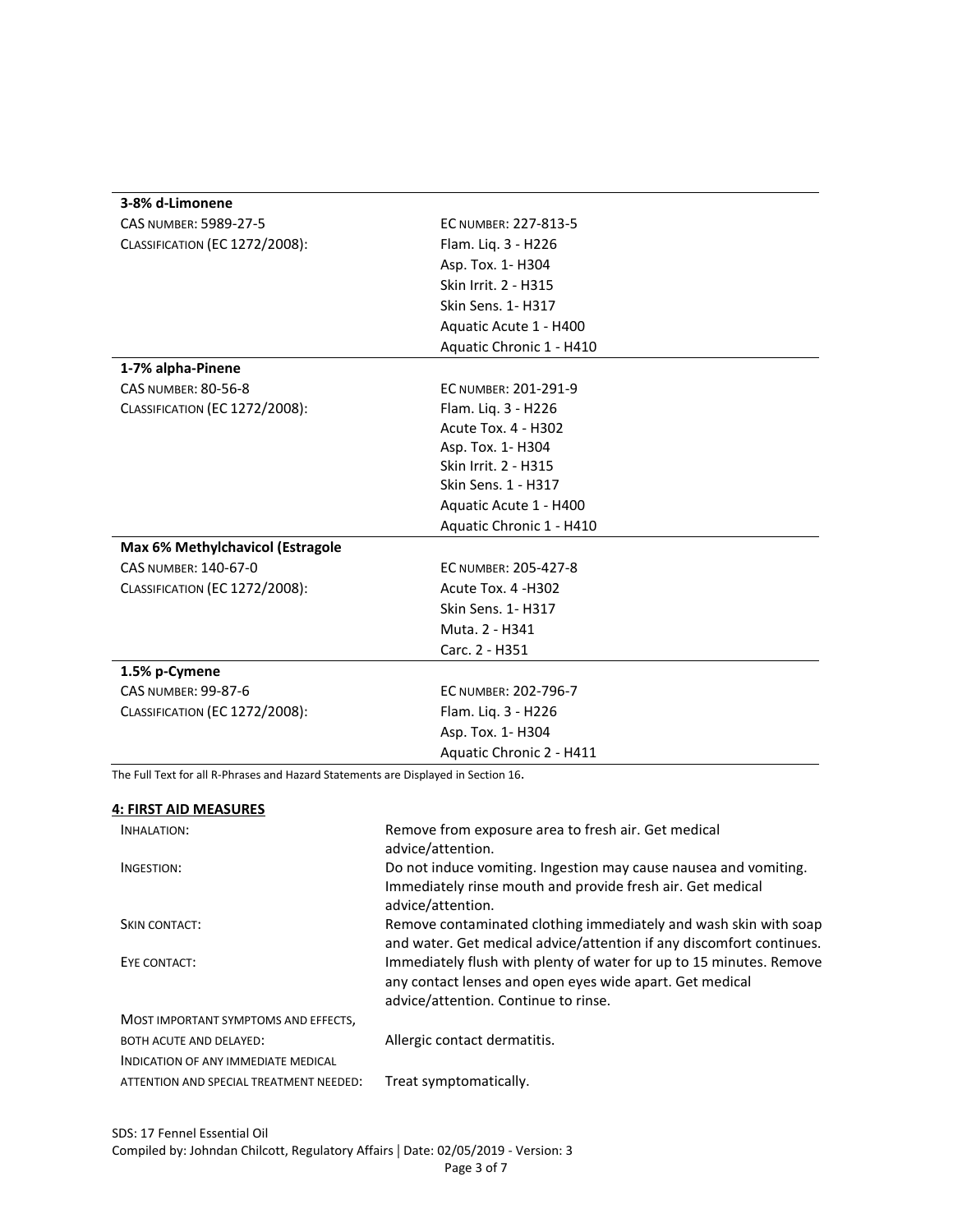#### **5: FIREFIGHTING MEASURES**

| EXTINGUISHING MEDIA RECOMMENDED:             | Carbon dioxide, dry chemical, foam.                                                                                                               |
|----------------------------------------------|---------------------------------------------------------------------------------------------------------------------------------------------------|
| UNSUITABLE EXTINGUISHING MEDIA:              | Do not use water jet as an extinguisher, as this may scatter and<br>spread fire.                                                                  |
| SPECIAL HAZARDS ARISING FROM THE<br>PRODUCT: | In case of fire toxic fumes like carbon monoxide and carbon dioxide<br>may be liberated. Burning produces heavy smoke.                            |
| <b>ADVICE FOR FIREFIGHTERS:</b>              | Move undamaged containers from immediate hazard area if it can be<br>done safely. Use suitable breathing apparatus.<br>Regard to self-protection. |

### **6: ACCIDENTAL RELEASE MEASURES**

| PERSONAL PRECAUTIONS, PROTECTIVE    | Wear personal protection equipment. Avoid contact with skin, eye       |
|-------------------------------------|------------------------------------------------------------------------|
| EQUIPMENT AND EMERGENCY PROCEDURES: | and clothing. Remove all sources of ignition. Provide adequate         |
|                                     | ventilation. Give a warning to persons in the hazard area.             |
| <b>ENVIRONMENT PRECAUTIONS:</b>     | Do not allow to enter into surface water or drains.                    |
|                                     | Cover drains.                                                          |
|                                     | Prevent spread over a wide area (e.g. by containment or oil barriers). |
| CLEANING UP METHODS FOR SPILLAGES:  | Absorb with liquid-binding material (e.g. sand, diatomaceous earth,    |
|                                     | acid- or universal binding agents).                                    |
| <b>REFERENCE TO OTHER SECTIONS:</b> | See protective measures under point 7 and 8.                           |
|                                     |                                                                        |
| 7: HANDLING AND STORAGE             |                                                                        |

PRECAUTIONS FOR SAFE HANDLING: Wear personal protective clothing (see chapter 8). Do not breathe mist / vapour/spray. Use only in well-ventilated areas. Provide earthing of containers, equipment, pumps and ventilation facilities. Take precautionary measures against static discharges. STORAGE PRECAUTIONS: Keep container tightly closed in a cool, well-ventilated place.

### **8: EXPOSURE CONTROLS/PERSONAL PROTECTION**



PROCESS CONDITIONS: Technical measures and the application of suitable work processes have priority over personal protection equipment.

ENGINEERING MEASURES: Generally unnecessary in a well-ventilated area.

If ventilation is insufficient, respiratory protection must be worn. RESPIRATORY EQUIPMENT: For high concentrations use respiratory equipment.

HAND PROTECTION: Use solvent and acid resistant protection gloves according to EN 374.

The quality of the protective gloves resistant to chemicals must be chosen as a function of the specific working place concentration and quantity of hazardous substances. EYE PROTECTION: Use protection goggles according to EN166.

SDS: 17 Fennel Essential Oil Compiled by: Johndan Chilcott, Regulatory Affairs | Date: 02/05/2019 - Version: 3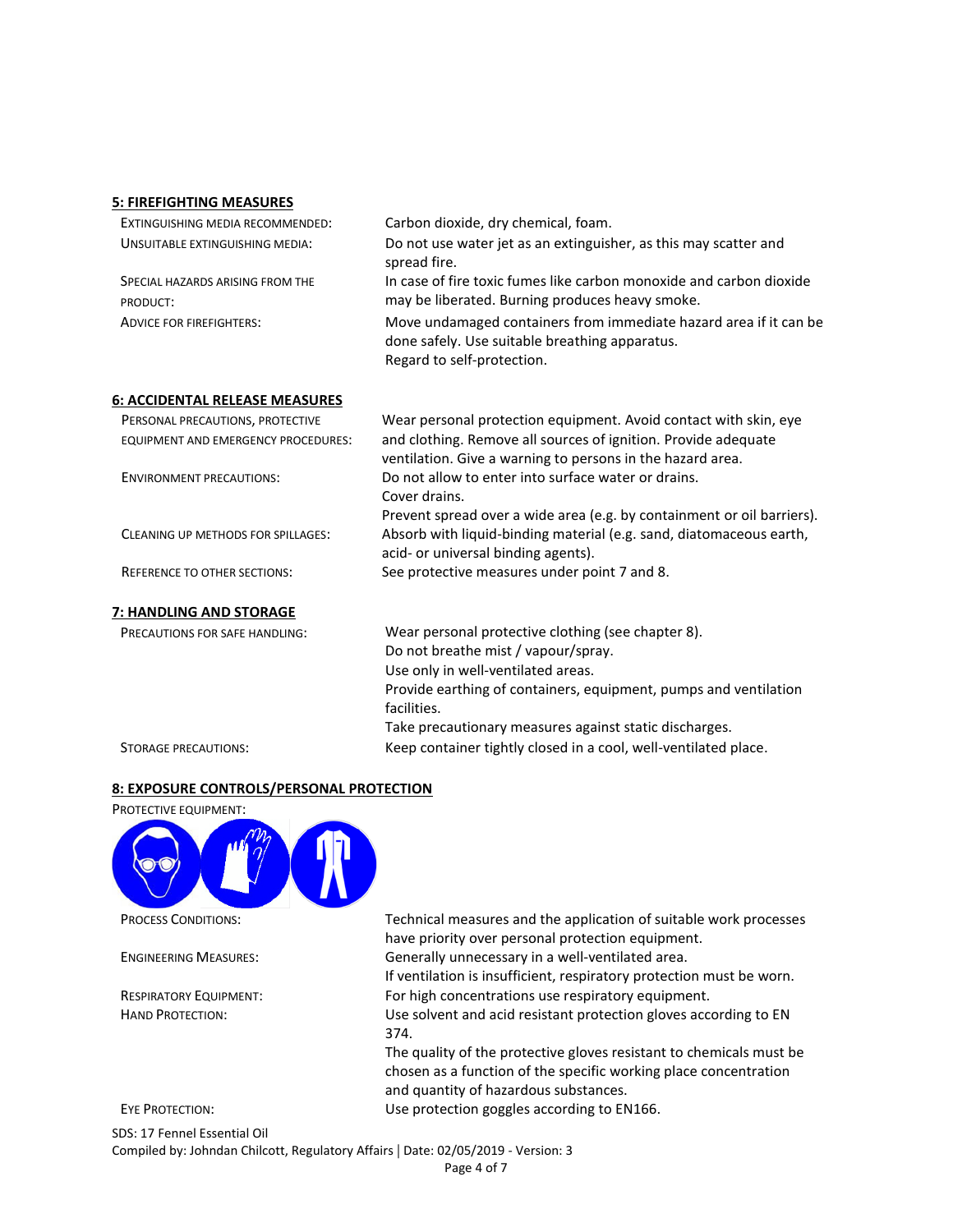| <b>OTHER PROTECTION;</b>                | Wear appropriate clothing to prevent any possibility of skin<br>contact.                                |
|-----------------------------------------|---------------------------------------------------------------------------------------------------------|
|                                         |                                                                                                         |
| <b>HYGIENE MEASURES:</b>                | Good personal hygiene practices are always advisable, especially<br>when working with chemicals / oils. |
| PERSONAL PROTECTION:                    | Use personal protection according to Directive 89/686/EEC.                                              |
| <b>SKIN PROTECTION;</b>                 | Wear apron or protective clothing in case of splashes.                                                  |
| <b>ENVIRONMENTAL EXPOSURE CONTROLS:</b> | See section 6 and 7.                                                                                    |

Characteristic

Approx. 0.980 @ 20°C

Approx. 1.540 @ 20°C No additional data available. No additional data available. No additional data available.

Insoluble in water.

specifications.

No additional data available.

Liquid, colourless to pale yellow. Colourless to pale yellow.

# **9: PHYSICAL AND CHEMICAL PROPERTIES**

| APPEARANCE:                     | Ligui          |
|---------------------------------|----------------|
| COLOUR:                         | Colo           |
| ODOUR:                          | Char           |
| <b>RELATIVE DENSITY:</b>        | Appr           |
| FLASH POINT (°C):               | $58^{\circ}$ C |
| <b>REFRACTIVE INDEX;</b>        | Appr           |
| MELTING POINT (°C):             | No a           |
| BOILING POINT (°C):             | No a           |
| <b>VAPOUR PRESSURE:</b>         | No a           |
| SOLUBILITY IN WATER @ 20°C:     | Insol          |
| AUTO-IGNITION TEMPERATURE (°C): | No a           |

# **10: STABILITY AND REACTIVITY**

REACTIVITY: No dangerous reactions known. CHEMICAL STABILITY: Product is stable at room temperature. POSSIBLE HAZARDOUS REACTIONS: No dangerous reactions expected if used according to

CONDITIONS TO AVOID: Avoid extreme heat and direct sunlight. INCOMPATIBLE MATERIALS: Avoid contact with strong acids, alkalis or oxidising agents. HAZARDOUS DECOMPOSITION PRODUCTS: The thermal decomposition may release/form oxides of carbon.

#### **11: TOXICOLOGICAL INFORMATION**

ACUTE TOXICITY: NOT Classified. SKIN CORROSION / IRRITATION: Causes skin irritation. SERIOUS EYE DAMAGE / IRRITATION: Not classified. CARCINOGENICITY: Suspected of causing cancer. REPRODUCTIVE TOXICITY: Not classified. STOT-SINGLE EXPOSURE: Not classified. STOT-REPEATED EXPOSURE: Not classified. PHOTO-TOXICITY: No additional data available. OTHER INFORMATION: No additional data available.

RESPIRATORY OR SKIN SENSITISATION; May cause an allergic skin reaction. GERM CELL MUTAGENICITY: Suspected of causing genetic defects. ASPIRATION HAZARD: May be fatal if swallowed and enters airways.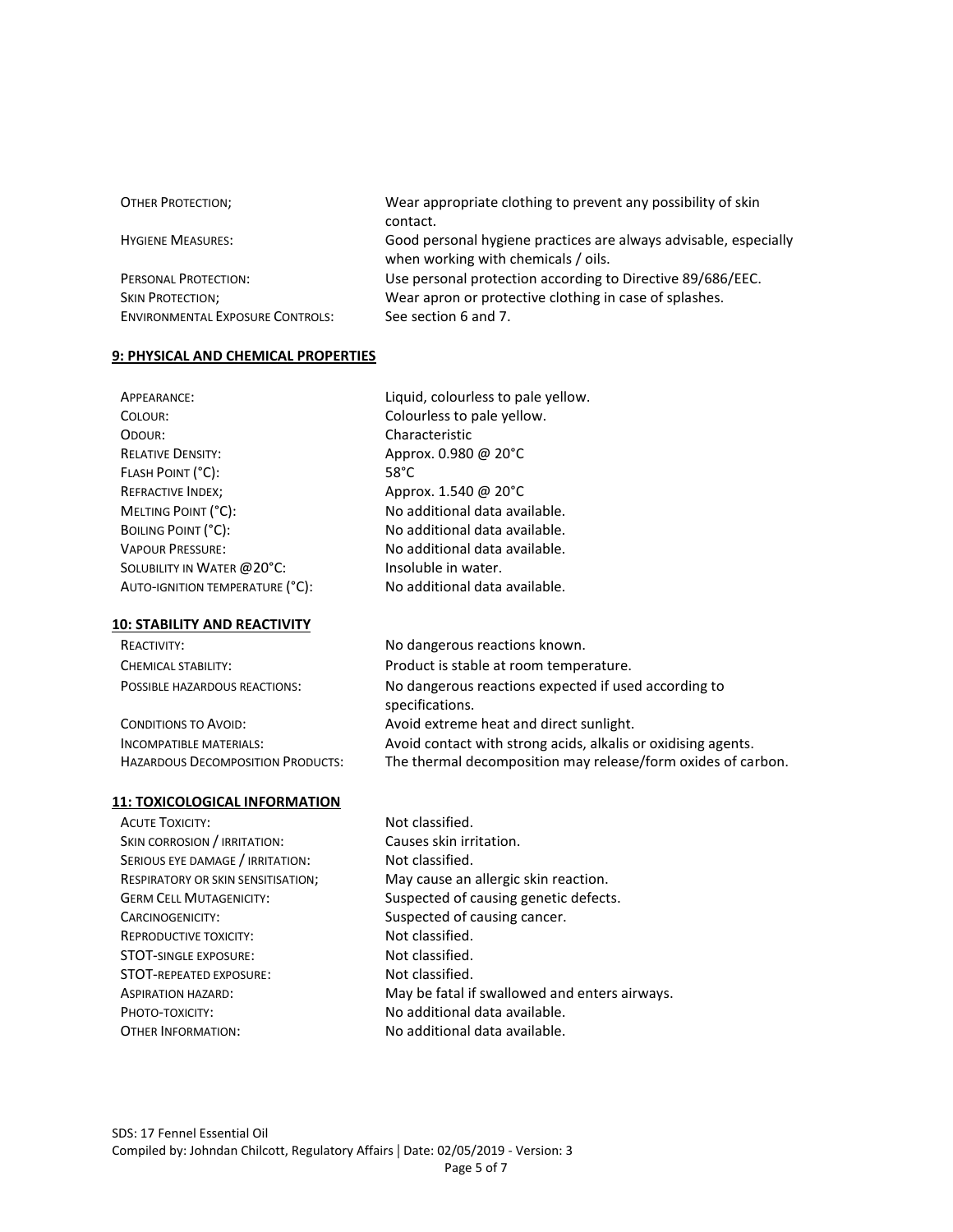#### **12: ECOLOGICAL INFORMATION**

| ECOTOXICITY:                               | Toxic to aquatic life with long lasting effects.             |
|--------------------------------------------|--------------------------------------------------------------|
| PERSISTENCE AND DEGRADABILITY:             | No additional data available                                 |
| <b>BIOACCUMULATIVE POTENTIAL:</b>          | No additional data available                                 |
| <b>MOBILITY IN SOIL:</b>                   | No additional data available                                 |
| <b>RESULTS OF PBT AND VPVB ASSESSMENT:</b> | This substance does not meet the PBT/vPvB criteria of REACH. |
|                                            | annex XIII.                                                  |
| PRECAUTIONS:                               | No additional data available                                 |

#### **13: DISPOSAL CONSIDERATIONS**

DISPOSAL METHODS: Hazardous waste according to waste regulation. Dispose according to legislation. Delivery to an approved waste disposal company. Non-contaminated packages may be recycled.

#### **14: TRANSPORT INFORMATION**

| UN No. ROAD:                 | 1169                        |
|------------------------------|-----------------------------|
| UN No. SEA:                  | 1169                        |
| UN No. AIR:                  | 1169                        |
| <b>PROPER SHIPPING NAME:</b> | Extracts, aromatic, liquid. |
|                              |                             |

# **TRANSPORT HAZARD CLASS(ES):**

- ADR/RID/ADN CLASS: 3 Flammable Liquid.
- IMDG CLASS: 3 Flammable Liquid.
- ICAO CLASS: 3 Flammable Liquid.

# **PACKING GROUP:**

- ADR/RID/ADN PACKING GROUP: III
- IMDG PACKING GROUP: III
	- ICAO PACKING GROUP: III

ENVIRONMENTAL HAZARDS: Environmentally Hazardous

Substance/Marine Pollutant





SPECIAL PRECAUTIONS FOR USER: This product is flammable and dangerous for the environment. Tunnel restriction code: D/E.

TRANSPORT IN BULK ACCORDING TO ANNEX II OF MARPOL73/78 AND THE IBC CODE: No additional information available.